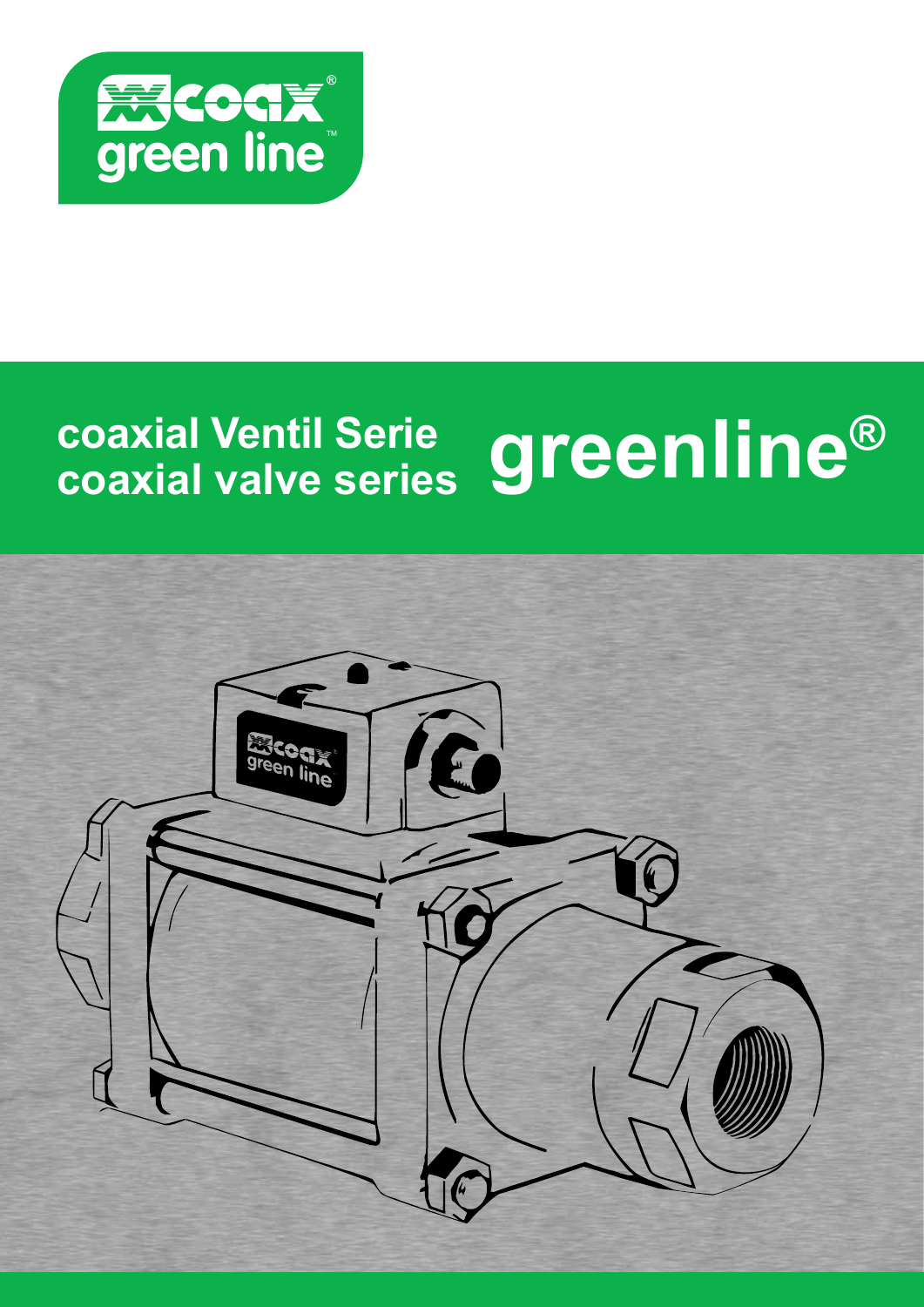Die green line Serie wurde speziell als energieeffiziente Magnetventilserie entwickelt. Dazu werden direktgesteuerte Standardventile von müller co-ax mit einer völlig neu entwickelten, patentierten Steuerelektronik gepaart. Nach dem Schaltvorgang senkt die Steuerung die notwendige Energie zum Halten des Steuerrohres auf ein absolutes Minimum ab. Je nach Druckstufe benötigen die Ventile damit bis zu 80% weniger Energie. Diese Tatsache wirkt sich infolge der geringeren Energiekosten, Wärmeabstrahlung und besserer Thermostabilität positiv auf die Anwendung aus. Die green line Ventile sind in vier unterschiedlich langen Verzögerungszeiten zum Öffnen und Schließen verfügbar. Diese Verzögerungszeiten können vom Kunden mittels eines Schalters im Anschlusskasten jederzeit eingestellt und verändert werden. Das Ventil öffnet und schließt somit elektrisch gedämpft und verhindert

Druckschläge. Dies war bisher nur bei fremdgesteuerten Ventilen machbar. Standardmäßig verfügt das Ventil über eine optische Stellungsanzeige am Anschlusskasten für die Position "auf / zu". Diese Stellungsanzeige steht auch als elektrisches Signal zur Verfügung.

*The green line series has been specially developed as an energy efficient series of solenoid valves. For this reason directly-controlled standard valves from müller co-ax have been paired with completely new, patented control electronics. After the switching operation, the controller lowers the energy required to hold the control tube to an absolute minimum. Depending on the pressure level, the valves therefore need up to 80% less energy. This fact has very positive results for applications as a result of the lower energy costs, heat emission and better thermostability. The green line valves are available in four different lengths of delay time for opening and closing. These delay times can be set and modified by the customer at any time using a switch in the terminal box. Thus the valve opens and closes via electrical damping and prevents pressure shocks. So far this was only possible with externally controlled valves. The valve has an optical position indicator as standard on the terminal box for the "open / closed" position. This position indicator is also available as electrical signal.* 



### **Features Modus gedämpft auf / zu:**

- Reproduzierbare Dämpfungsgeschwindigkeit
- Keine Öffnungs- und Schließschläge mehr
- Endlagenanzeige "auf / zu" optisch und elektrisch integriert
- Vollautomatische Energieabsenkung des Magneten um bis zu 80%
- Keine Magneterwärmung mehr, Magnet bleib kalt
- Federrückstellung bei Spannungsabfall des Magneten

### *features damped mode open / closed:*

- *reproducible damping speed*
- *no more opening and water hammer*
- *end position indicator "open / closed" optically and electrically integrated*
- *fully automatic energy reduction of the magnets of up to 80%*
- *no more warming-up of the magnet, the magnet stays cold*
- *spring return for voltage drop of the magnets*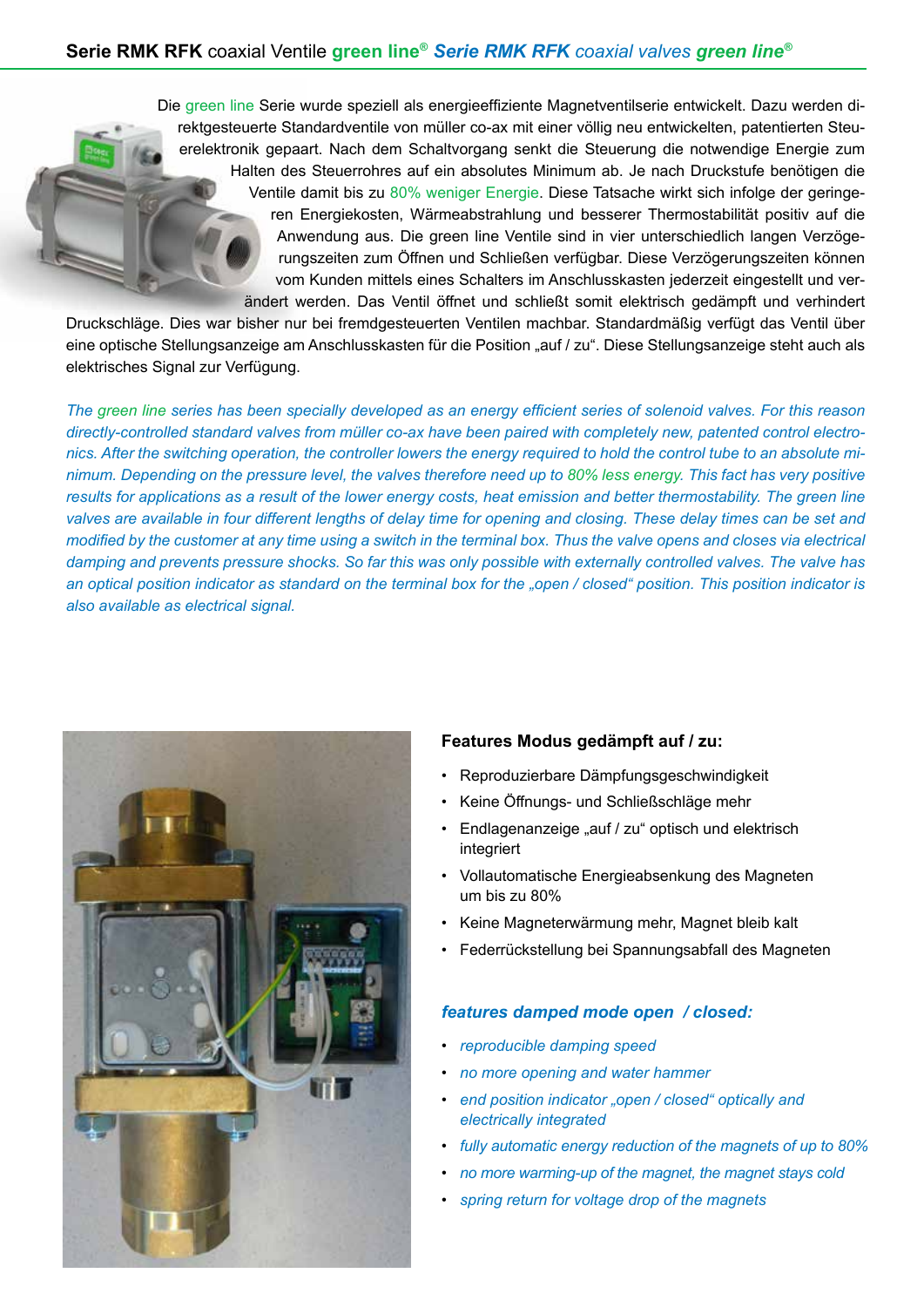### 2/2-Wegeventil *2/2-way valve* direktgesteuert *direct actuated*

Nennweite *orifice:* DN 15 - 40 *DN 15-40* Druckbereich *pressure range:* PN 0 - 100 bar *PN 0 - 100 bar*

Anschluss *connection:* Muffe / Flansch *threaded / flanged*



Funktion **NC** *function NC*

Ventil normal geschlossen *valve normally closed* B



# Spezifikation *specification*

| Wirkungsweise design                             | druckentlastet, mit Federrückstellung pressure balanced, with spring return                                                                                                                                              |  |  |  |
|--------------------------------------------------|--------------------------------------------------------------------------------------------------------------------------------------------------------------------------------------------------------------------------|--|--|--|
| <b>Funktion function</b>                         | NC - normal geschlossen NC - normally closed                                                                                                                                                                             |  |  |  |
| Gehäusewerkstoff body materials                  | Messing, Stahl verzinkt, Messing nickelbeschichtet, Stahl nickelbeschichtet, Buntmetallfrei, Edelstahl<br>brass, galvanized steel, nickel plated brass, nickel plated steel, without non-ferrous metals, stainless steel |  |  |  |
| Dichtwerkstoffe seal materials                   | NBR, PTFE, FPM, EPDM, Sonderwerkstoffe NBR, PTFE, FPM, EPDM, special materials                                                                                                                                           |  |  |  |
| Medien <i>media</i>                              | gaßförmig, flüssig, hochviskos, verschmutzt gaseous, liquid, highly viscous, contaminated                                                                                                                                |  |  |  |
| Antrieb <i>actuation</i>                         | DC Gleichstrommagnet DC direct-current magnet                                                                                                                                                                            |  |  |  |
| Nennspannung nominal voltage                     | DC 24 V DC 24 V                                                                                                                                                                                                          |  |  |  |
| Elektroanschluss electrical connection           | Anschlusskasten M16x1,5 alternativ M12x1 terminal box M16x1,5 or M12x1                                                                                                                                                   |  |  |  |
| Isolierstoffklasse insulation class              | H - 180 °C H - 180 °C                                                                                                                                                                                                    |  |  |  |
| Schutzart enclosure protection                   | IP 65 IP 65                                                                                                                                                                                                              |  |  |  |
| Einschaltdauer energized duty rating             | ED 100 % ED 100%                                                                                                                                                                                                         |  |  |  |
| Durchflussrichtung flow direction                | $A \Rightarrow B A \Rightarrow B$                                                                                                                                                                                        |  |  |  |
|                                                  | vollautomatische Energieabsenkung nach dem Schaltvorgang fully automatic energy reduction in the energized position                                                                                                      |  |  |  |
| Ausführung auf/zu version open / closed          | Endlagenanzeige "auf/zu" optisch und elektrisch integriert endposition indicator open/close visual and electrical integrated                                                                                             |  |  |  |
|                                                  | 4 einstellbare Schaltzeiten 4 selectable switching times                                                                                                                                                                 |  |  |  |
| Sonderausführung / Zubehör options / accessories | Sondergewinde, Sonderflansche, Befestigung special threads, special flanges, mounting                                                                                                                                    |  |  |  |

# Technische Daten *technical data*

| co-ax Typ           | Nennweite<br>[mm] | <b>Anschluss</b><br>Muffe | Anschluss<br>Flansch | Druckbereich [bar]           | <b>Durchfluss</b><br>$A \Rightarrow B$ | Temperatur<br>Medium | Temperatur<br><b>Umgebung</b> | Schaltzeit [ms]<br>öffnen / schließen einstell-<br>bar |
|---------------------|-------------------|---------------------------|----------------------|------------------------------|----------------------------------------|----------------------|-------------------------------|--------------------------------------------------------|
| co-ax type          | orifice<br>[mm]   | ports threa-<br>ded       | ports flanged        | pressure range<br>[bar]      | flow rate<br>$A \Rightarrow B$         | media<br>temperature | ambient<br>temperature        | selectable switching time<br>[ms]<br>opening / closing |
| <b>RMK / RFK 15</b> | <b>DN 15</b>      | G 3/8 - G 3/4             | PN 16 / 40 / 100     | $0 - 16 / 40 / 64 / (100)^*$ | $3.9 \text{ m}^3/h$                    | $-20 °C  +100 °C$    | $-20 °C = +80 °C$             | $200 - 1000$                                           |
| RMK / RFK 20        | <b>DN 20</b>      | G 3/4 - G 1 1/4           | PN 16 / 40 / 100     | $0 - 16 / 40 / 64 / (100)^*$ | $6.9 \text{ m}^3/h$                    | $-20 °C  +100 °C$    | $-20 °C$ +80 °C               | $200 - 1000$                                           |
| <b>RMK / RFK 25</b> | <b>DN 25</b>      | G 1 - G 1 1/2             | PN 16 / 40 / 100     | $0 - 16 / 40 / 64 / (100)^*$ | $11.2 \text{ m}^3/h$                   | $-20 °C  +100 °C$    | $-20 °C = +80 °C$             | $200 - 1000$                                           |
| RMK / RFK 32        | <b>DN 32</b>      | $G$ 1 1/4 - $G$<br>11/2   | PN 16/40/100         | $0 - 16 / 40 / 64$           | $14.1 \text{ m}^3/h$                   | $-20 °C  +100 °C$    | $-20 °C = +80 °C$             | $200 - 1000$                                           |
| RMK / RFK 40        | <b>DN 40</b>      | G 1 1/2 - G 2             | PN 16 / 40 / 100     | $0 - 16 / 40 / 64$           | $18.4 \text{ m}^3/h$                   | $-20 °C  +100 °C$    | $-20 °C  +80 °C$              | $200 - 1000$                                           |

\*auf Anfrage / *on request*

# Baulängen *length*

| co-ax Typ           | Anschluss       | Standard        |
|---------------------|-----------------|-----------------|
| co-ax type          | ports           | standard        |
| <b>RMK / RFK 15</b> | Muffe / Flansch | 184 mm / 241 mm |
| <b>RMK / RFK 20</b> | Muffe / Flansch | 215 mm / 269 mm |
| <b>RMK / RFK 25</b> | Muffe / Flansch | 246 mm / 302 mm |
| <b>RMK / RFK 32</b> | Muffe / Flansch | 258 mm / 324 mm |
| <b>RMK / RFK 40</b> | Muffe / Flansch | 258 mm / 324 mm |